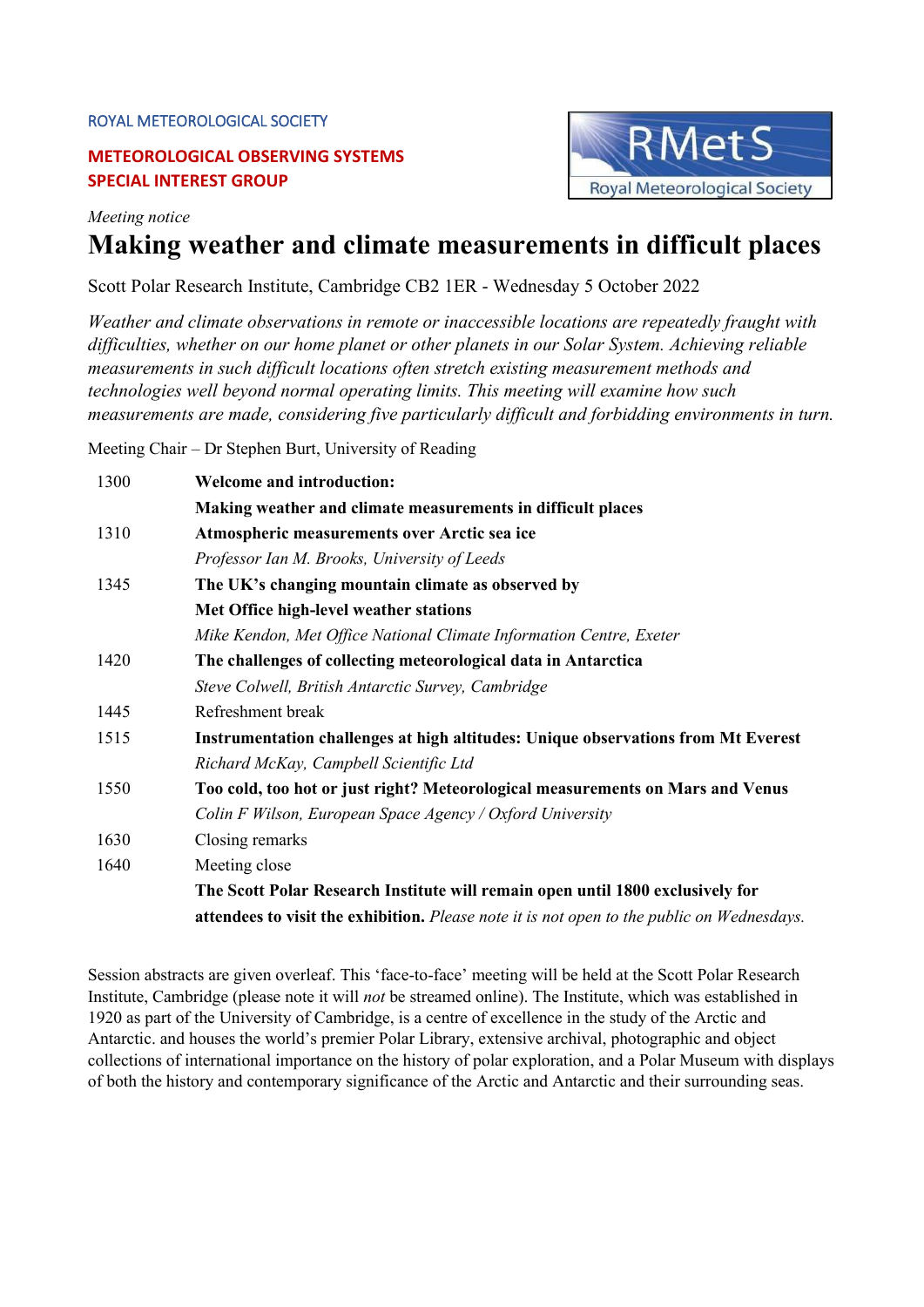A location map and details on how to reach the Institute by public transport or by car can be found at [https://www.spri.cam.ac.uk/contacts/directions/.](https://www.spri.cam.ac.uk/contacts/directions/) Cambridge is easily accessible by road, and is only 45 minutes by train from London (SPRI is 10 minutes' walk from Cambridge station). There is no car parking at the Museum; visitors are encouraged to make use of the Cambridge Park and Ride facilities as parking within Cambridge is limited and can be expensive.

Registration for this meeting is through the RMetS website: **https://www.rmets.org/event/makingweather-and-climate-measurements-difficult-places.** There is no charge for attending, or for entrance to the exhibition.

### **SESSION ABSTRACTS**

| Speaker and title                                                                                                                                                                                 | Abstract                                                                                                                                                                                                                                                                                                                                                                                                                                                                                                                                                                                                                                                                                                                                                                                                                                                                                                                                 |
|---------------------------------------------------------------------------------------------------------------------------------------------------------------------------------------------------|------------------------------------------------------------------------------------------------------------------------------------------------------------------------------------------------------------------------------------------------------------------------------------------------------------------------------------------------------------------------------------------------------------------------------------------------------------------------------------------------------------------------------------------------------------------------------------------------------------------------------------------------------------------------------------------------------------------------------------------------------------------------------------------------------------------------------------------------------------------------------------------------------------------------------------------|
| <b>Atmospheric measurements</b><br>over Arctic sea ice<br><b>Professor Ian M. Brooks</b><br>Institute for Climate & Atmospheric<br>Science, School of Earth &<br>Environment, University of Leeds | The climate of the Arctic is changing rapidly, warming up to four<br>times faster than the rest of the world. While models broadly represent<br>the enhanced warming, they fail to accurately reproduce all the<br>observed features, and show greater variability between models than<br>at lower latitudes. This suggests a failure to properly represent<br>physical processes, and maybe missing processes, within the models.<br>Known problems are the representation of clouds, and turbulent<br>surface fluxes over sea ice. Addressing these model failing requires<br>detailed in situ process measurements in a remote and very harsh<br>environment. This talk will look at some of the measurements made in<br>recent field campaigns - notably the year-long MOSAiC project - and<br>the challenges faced in undertaking them.                                                                                             |
| The UK's changing mountain<br>climate as observed by Met<br>Office high-level weather<br>stations<br><b>Mike Kendon</b><br>Met Office NCIC, Exeter                                                | The Met Office National Climate Information Centre (NCIC) are<br>responsible for monitoring the UK's climate, including its mountains.<br>A small network of high-level stations provide observations<br>representative of mountain conditions which could not be provided by<br>nearby low-level stations. These stations use special non-standard<br>equipment, since the instruments normally present at a standard Met<br>Office low-level weather station would quickly fail in the hostile<br>upland environment.<br>In this talk I will provide a brief overview of the equipment used at<br>these stations, discuss their importance for climate monitoring and<br>show a few example observations from these stations - some of which<br>may be surprising. Finally, I will discuss what these observations tell<br>us about the changing nature of the UK's mountain climate. Some<br>photographs of mountains are guaranteed. |
| The challenges of collecting<br>meteorological data in<br><b>Antarctica</b><br><b>Steve Colwell</b><br>British Antarctic Survey, Cambridge                                                        | Antarctica is the coldest, driest, windiest and highest continent on<br>Earth. It is about fifty times the size of the UK and is almost<br>completely covered in ice. In places the ice sheet is over 4 km thick,<br>and the lowest temperature ever recorded at the surface was -89.2 °C<br>at Vostok station. The highest gust ever recorded in Antarctica was<br>173 knots (89 m/s) at Dumont d'Urville station. This presentation will<br>look at the technical, logistical and physical challenges faced when<br>installing and maintaining meteorological equipment on this beautiful<br>but hostile continent.                                                                                                                                                                                                                                                                                                                    |